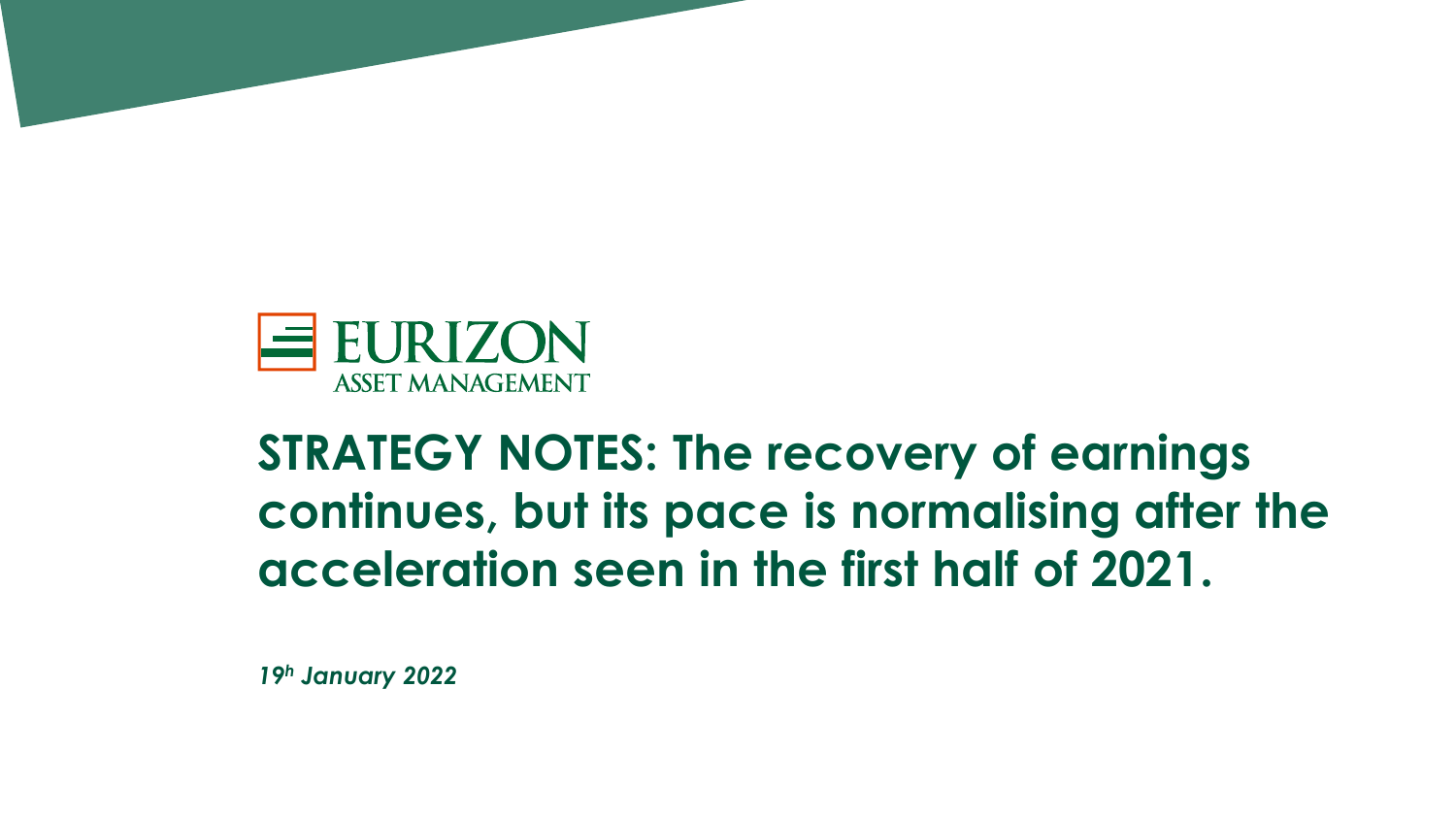**The 4Q 2021 corporate earnings reporting season opened in the United States in mid-January (and will be followed by the European round of results at the end of the month). The recovery of earnings continues, but its pace is normalising after the acceleration seen in the first half of 2021.**

**In the United States earnings growth is forecast at around 21% y/y (from 37% the previous quarter), although the quarterly change should prove slightly negative. Revenues are expected to continue showing solid growth, by 12% y/y (from 17% the previous quarter). In the Eurozone, earnings growth is forecast at +12% y/y.**

**The earnings season will also be in the spotlight to verify the evolution of profit margins (in light of higher cost of labour and of the normalisation of the recovery) from peak levels, as well as the guidance on earnings in the present quarter, that will be temporarily impacted by the Omicron variant.**



**1**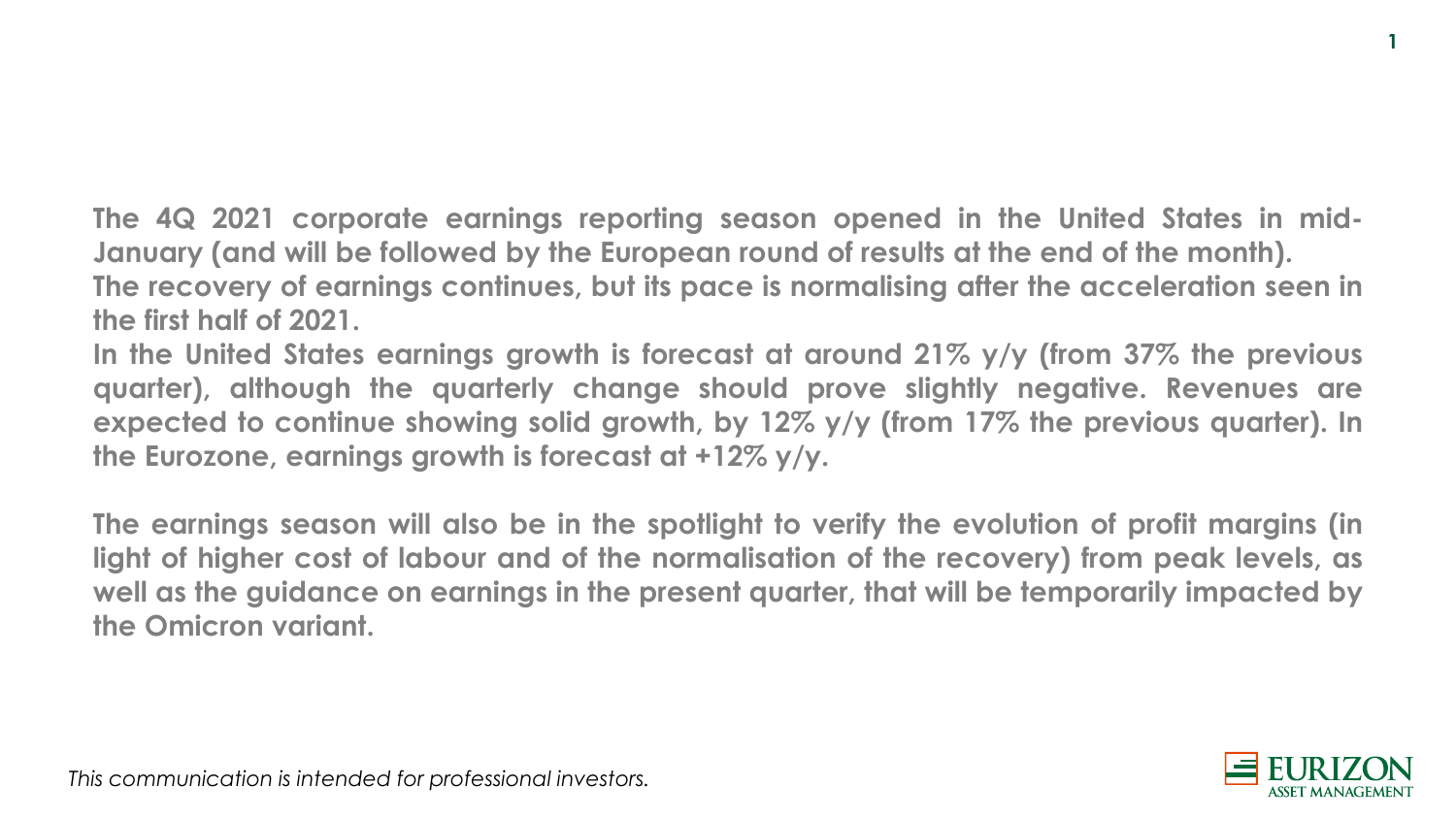#### **MARKET PERFORMANCES IN 4Q 2021 AND 2021**

In the course of 4Q, the major global stock markets continued to post excellent performances. The upswing was driven by the US stock index, that rose to new all-time on expectations for a strengthening of economic growth. The Eurozone stock markets followed at a distance, as the recovery in Europe is on track but slower, due to the higher rate of Covid cases.

Results for 2021 as a whole are proving markedly positive in the advanced countries, as opposed to marginally negative earnings in the emerging markets, affected by the slowdown of China. Government bonds performed negatively in nominal terms and even more so in real terms. Yields rose to close to pre-Covid levels, in a context of ongoing economic recovery, driven by up inflation, as the central banks prepare to taper the emergency measures introduced to counter the pandemic. The performance of High Yield bonds was positive, but stopped slightly short of coupon rates.

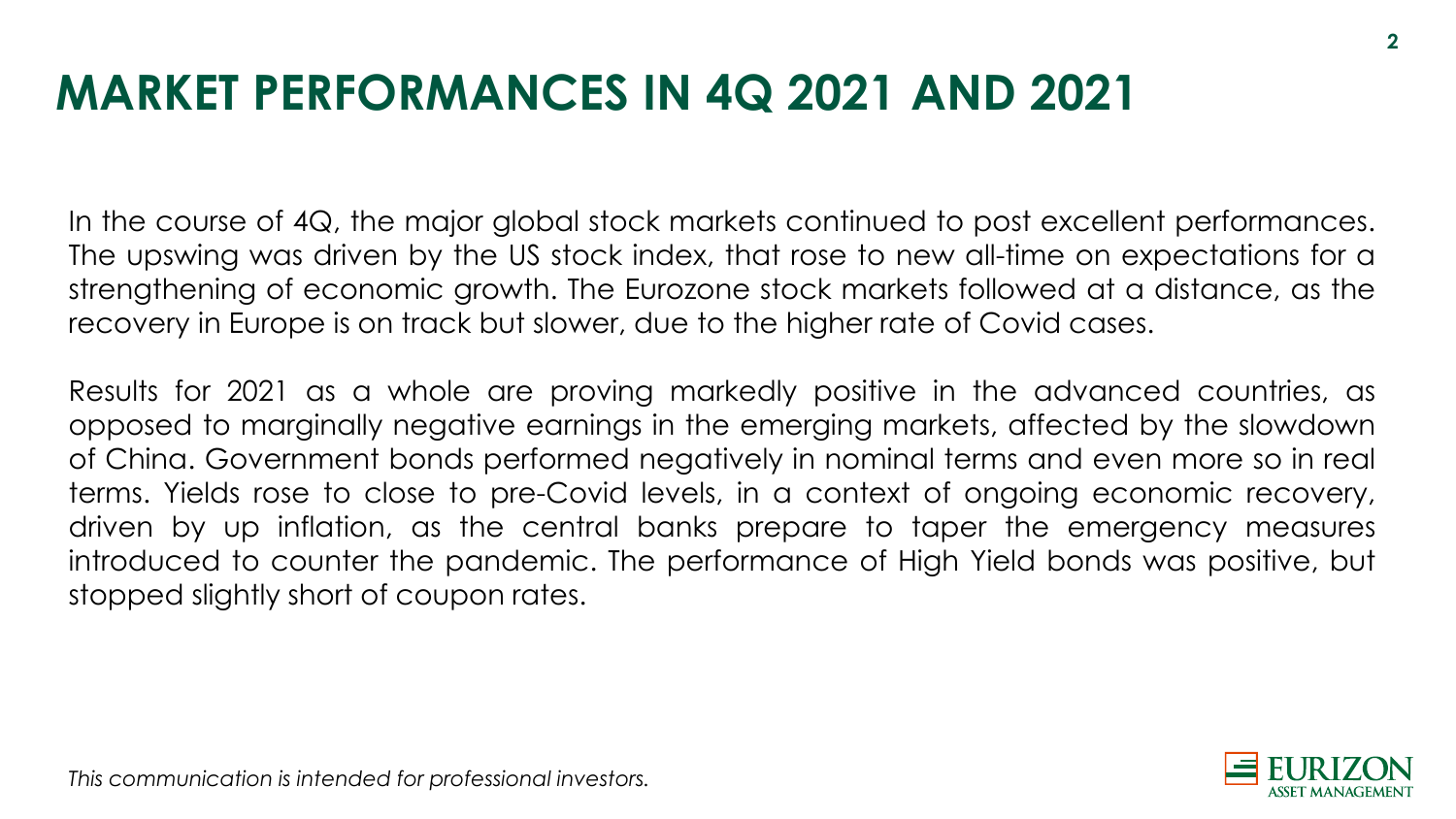# **MARKET PERFORMANCES IN 4Q 2021 AND 2021**



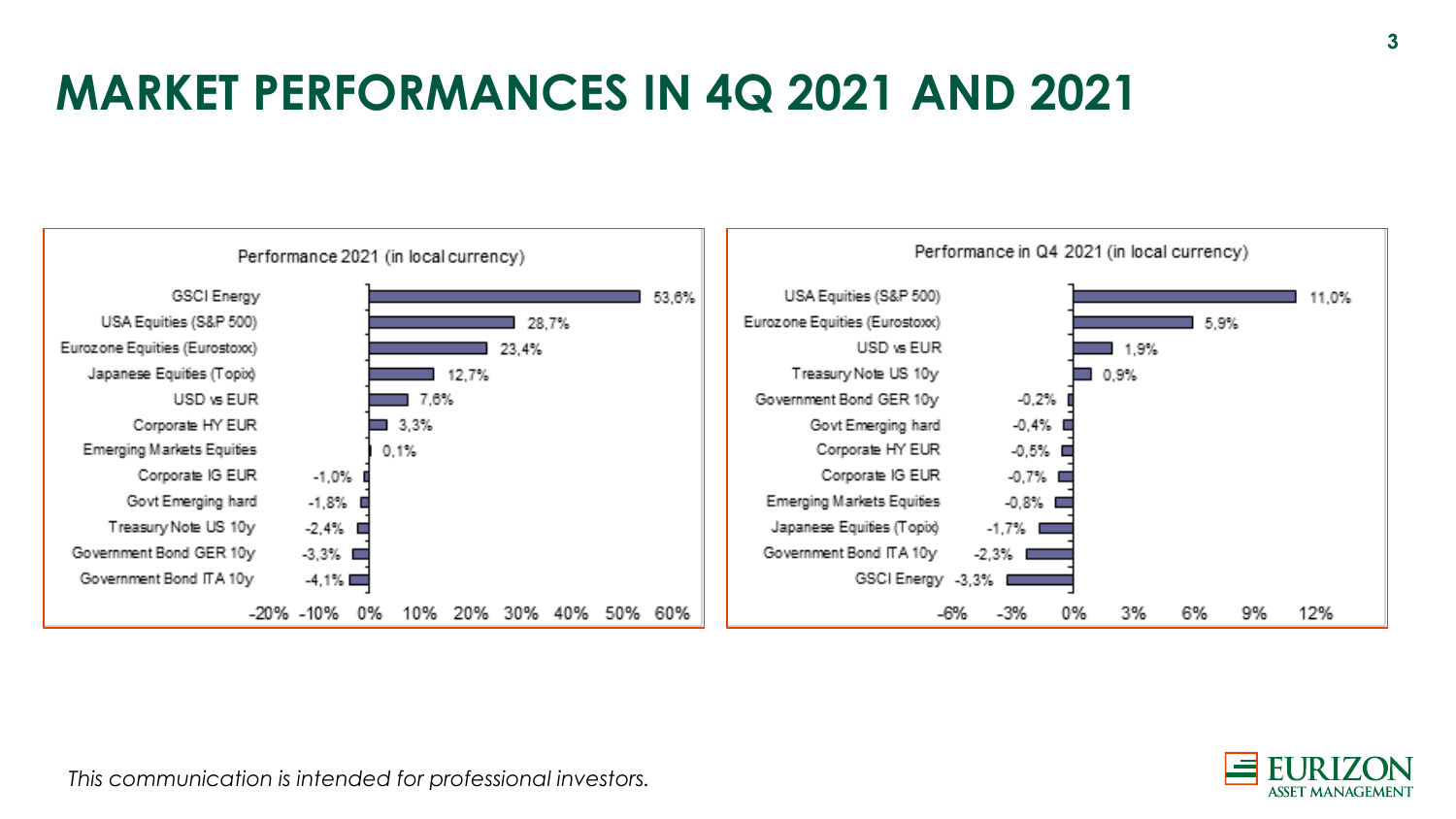### **MARKET PERFORMANCES IN 4Q 2021 AND 2021**



**ASSET MANA**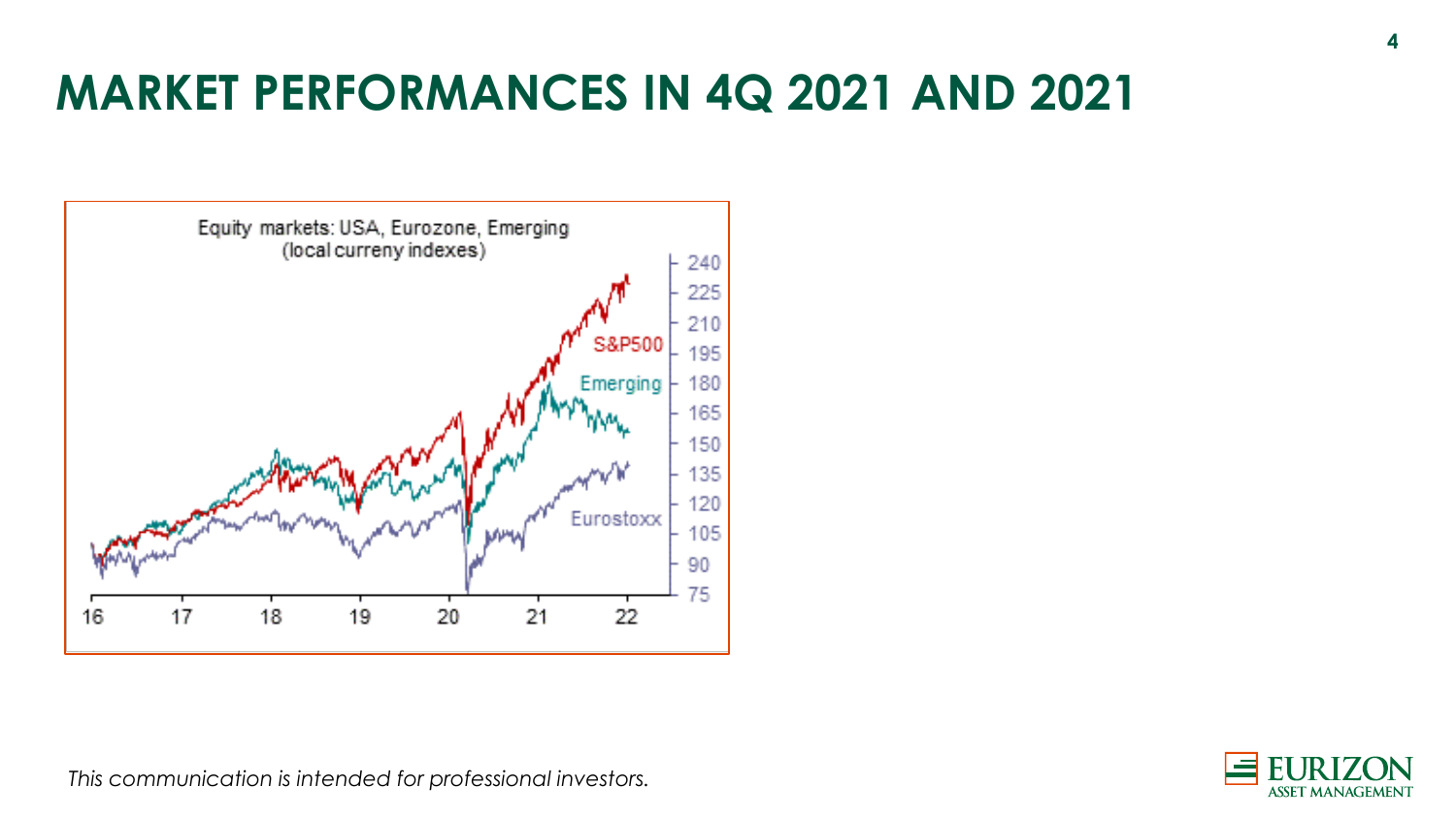# **4Q 2021 EARNINGS REPORTING SEASON**

In the United States, the country's major banks kicked off the round of 4Q corporate earnings reports, that will be at its most intense at the end of January (when European companies will also report their results).

Analysts expect solid earnings growth on the US stock market, by around 20% y/y, from 37% in 3Q 2021. Quarterly growth is expected in negative territory, on the other hand (by close to -4%). Earnings growth should be driven by the cyclical sectors, and in particular by energy, basic materials, and industrials, followed by pharmaceuticals and technology.

Analysts kept earnings forecasts essentially stable in the run-up to the reporting season. This marks a further step in the return to normal of forecasts as well, typically cautious in the prepandemic period (as opposed to the sharp upside revisions of forecasts seen in the period following the spring 2020 crash).

Expectations for declining earnings in the quarter, and cautious forecasts, diverge from a strengthening macro picture in 4Q. This could result in major upside surprises from earnings (albeit not to the exceptional extent seen during the pandemic).

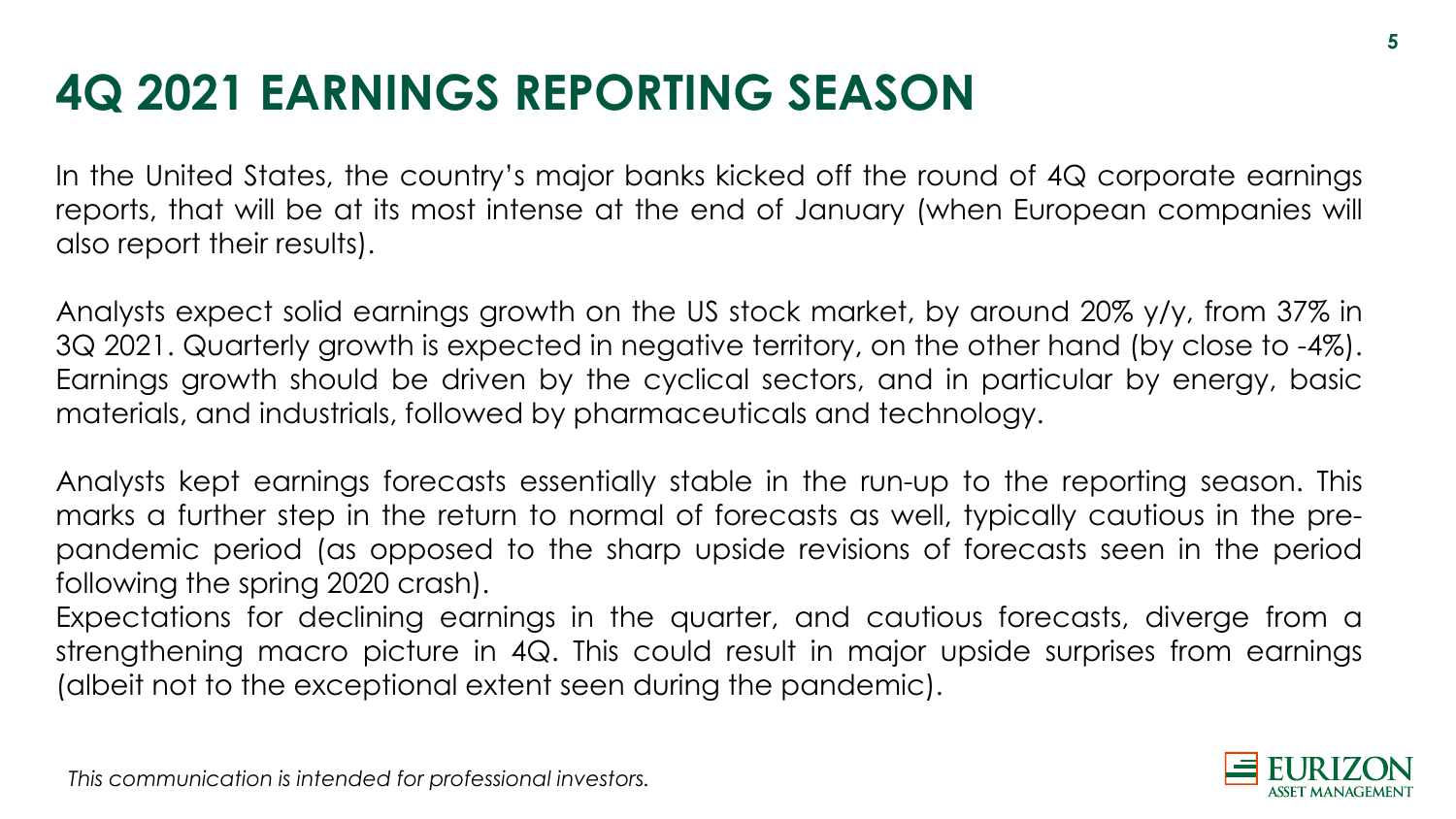# **4Q 2021 EARNINGS REPORTING SEASON**



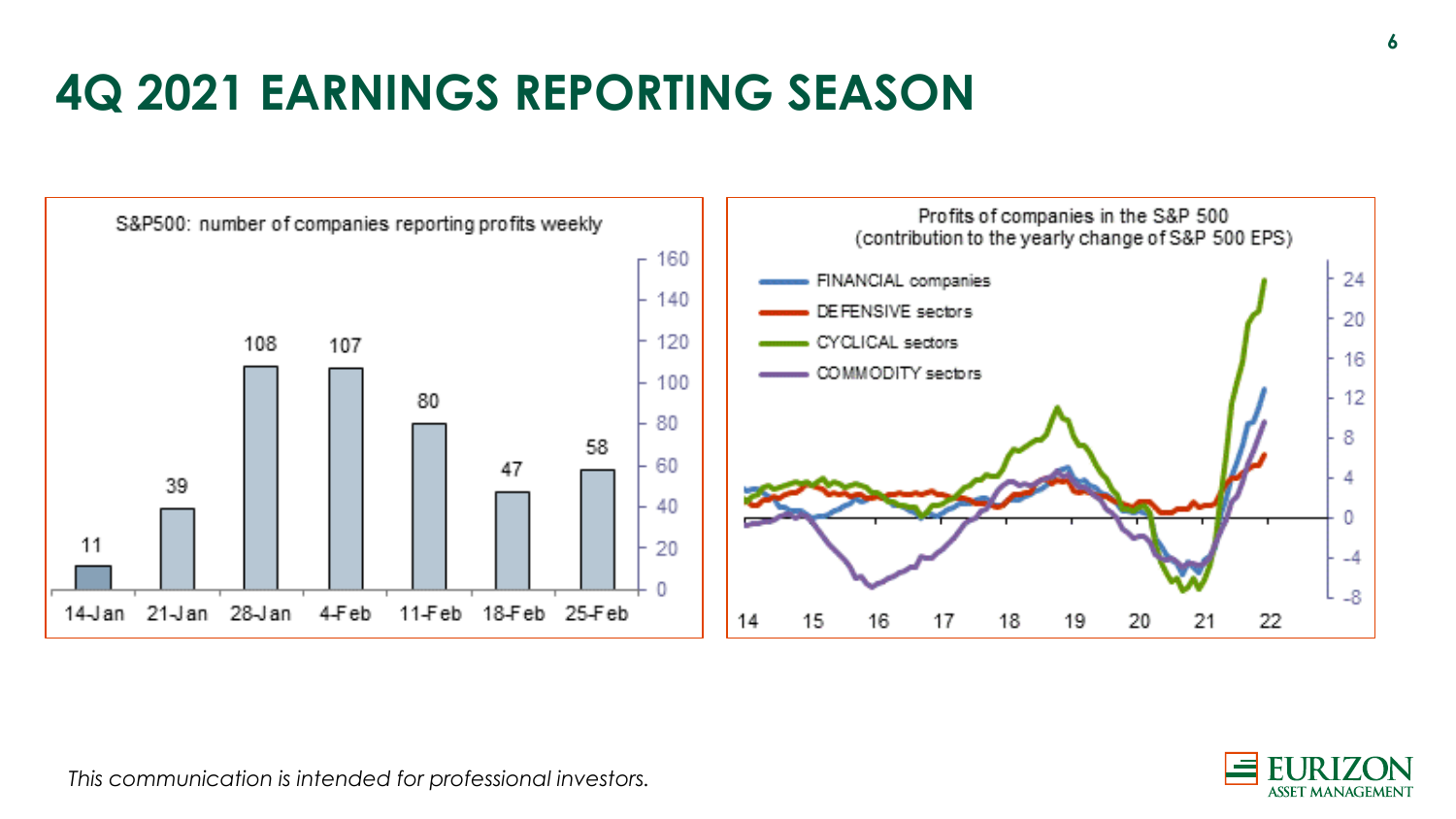### **MEDIUM-TERM FORECASTS**

Earnings growth, after flaring up in 2021 (+50% for the S&P500, +70% for the Eurostoxx), is expected to return to levels in line with long-term averages (8%-10% for the advanced markets) this year.

This seems consistent with a slowdown of economic growth in 2022, after the acceleration boosted by reopenings in 2021, marking a new step in the return to "normal". Earnings growth is forecast at the same levels in 2023 as well.

**In the Emerging Markets, earnings growth in 2022 is expected to prove weaker than in the advanced countries**. The Asian and Latin American countries are feeling the long wave of the pandemic, ongoing disruptions to global trade and the resulting impact on inflation, that local central banks have already attempted to counter by tightening their monetary policies. Earnings growth is forecast stronger in 2023.

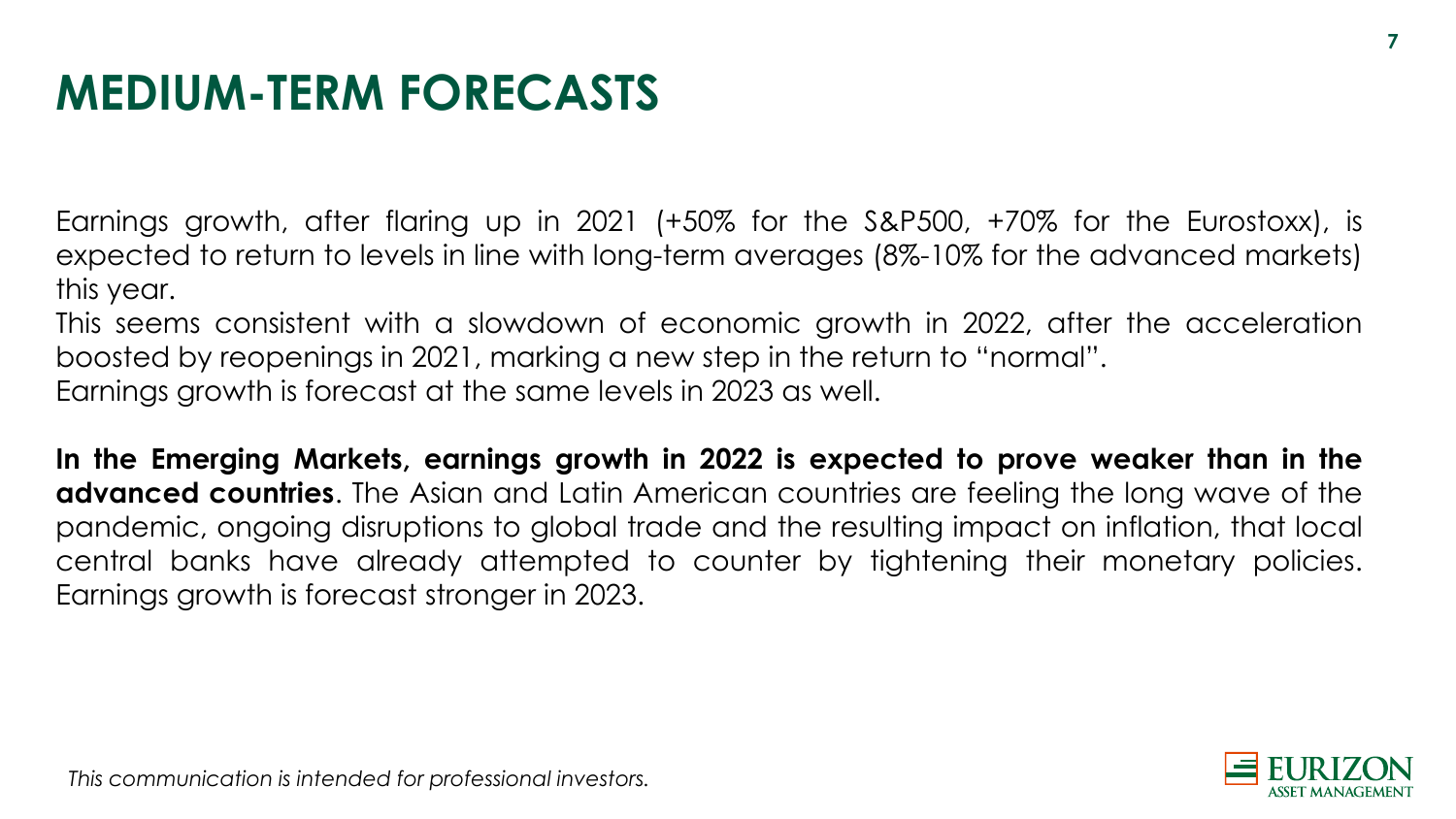# **MEDIUM-TERM FORECASTS**



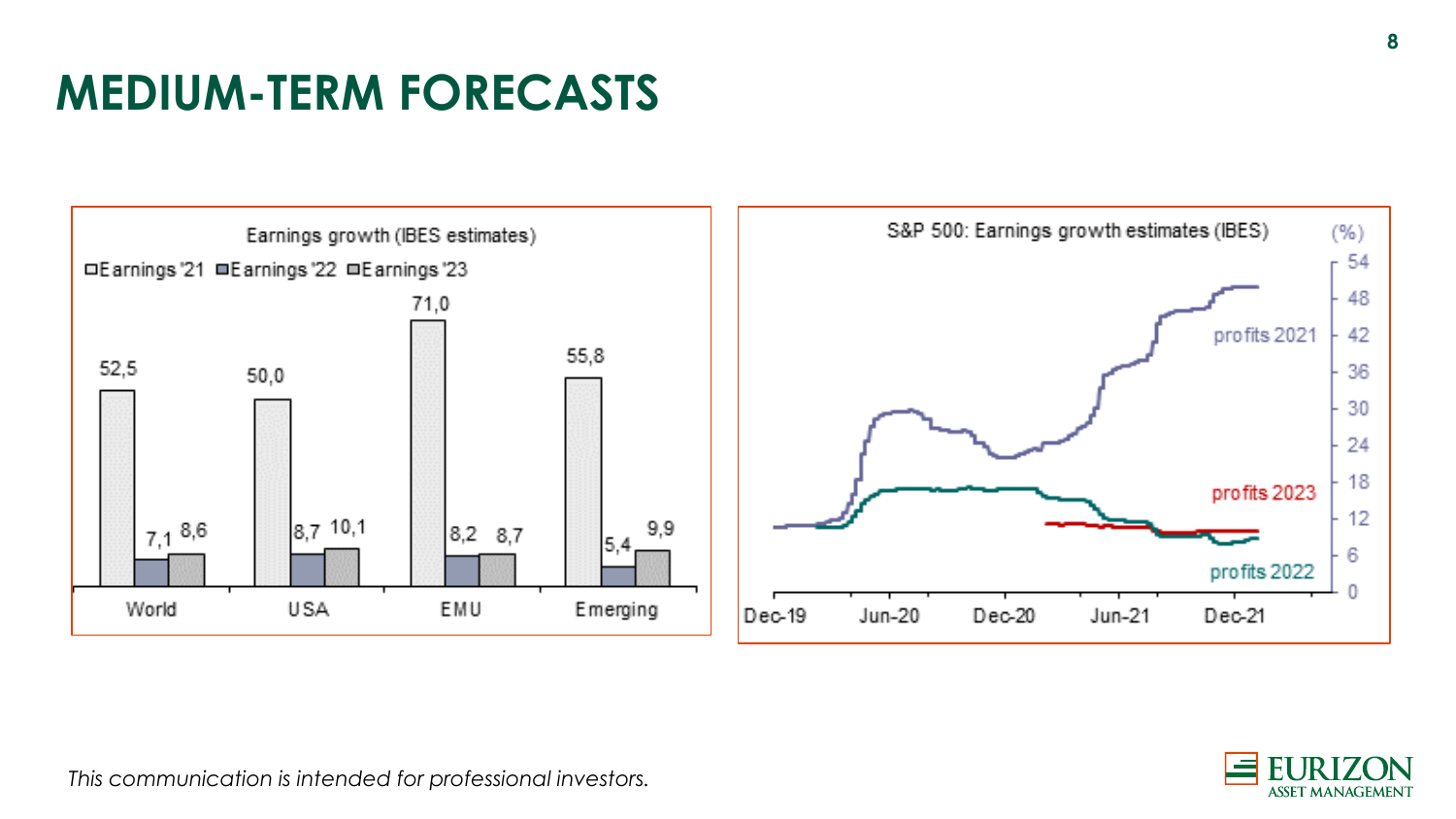#### **VALUATION EXCESSES EASING, FOCUS ON EARNINGS**

The earnings reporting season kicks of with market **valuations that have reabsorbed in part the excesses seen in the opening months of 2021**. Multiples (Price/Earnings) have dropped as prices rose less than earnings.

The re-absorption of valuation excesses is more evident in the Emerging Markets and on the Eurostoxx. Valuations remain richer on the S&P500 index, where high-growth sectors such as technology have reported more stable multiples.

As a result, **the risk premium has increased further**, with return from corporate earnings exceeding bond yields by far.

Over the past 20 months, the uninterrupted upswing of the stock markets has been supported by the ample liquidity made available by the central banks, and by accelerating earnings.

In 2022, the removal of monetary stimulus may result in bouts of volatility on the markets, while the normalisation of the recovery will shift focus from macro themes to earnings growth, and selectivity among sectors and individual securities will become more important.

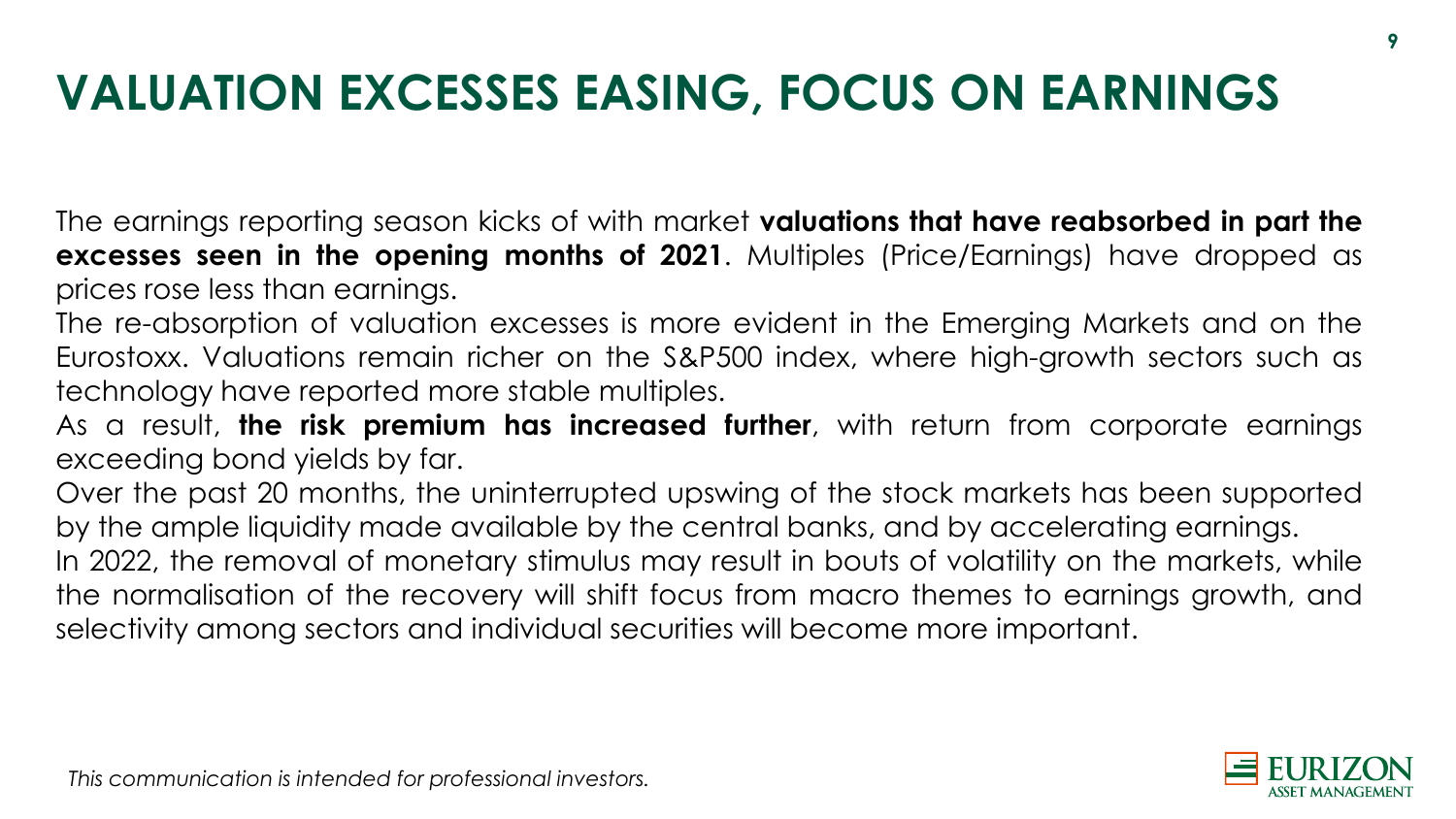### **VALUATION EXCESSES EASING, FOCUS ON EARNINGS**